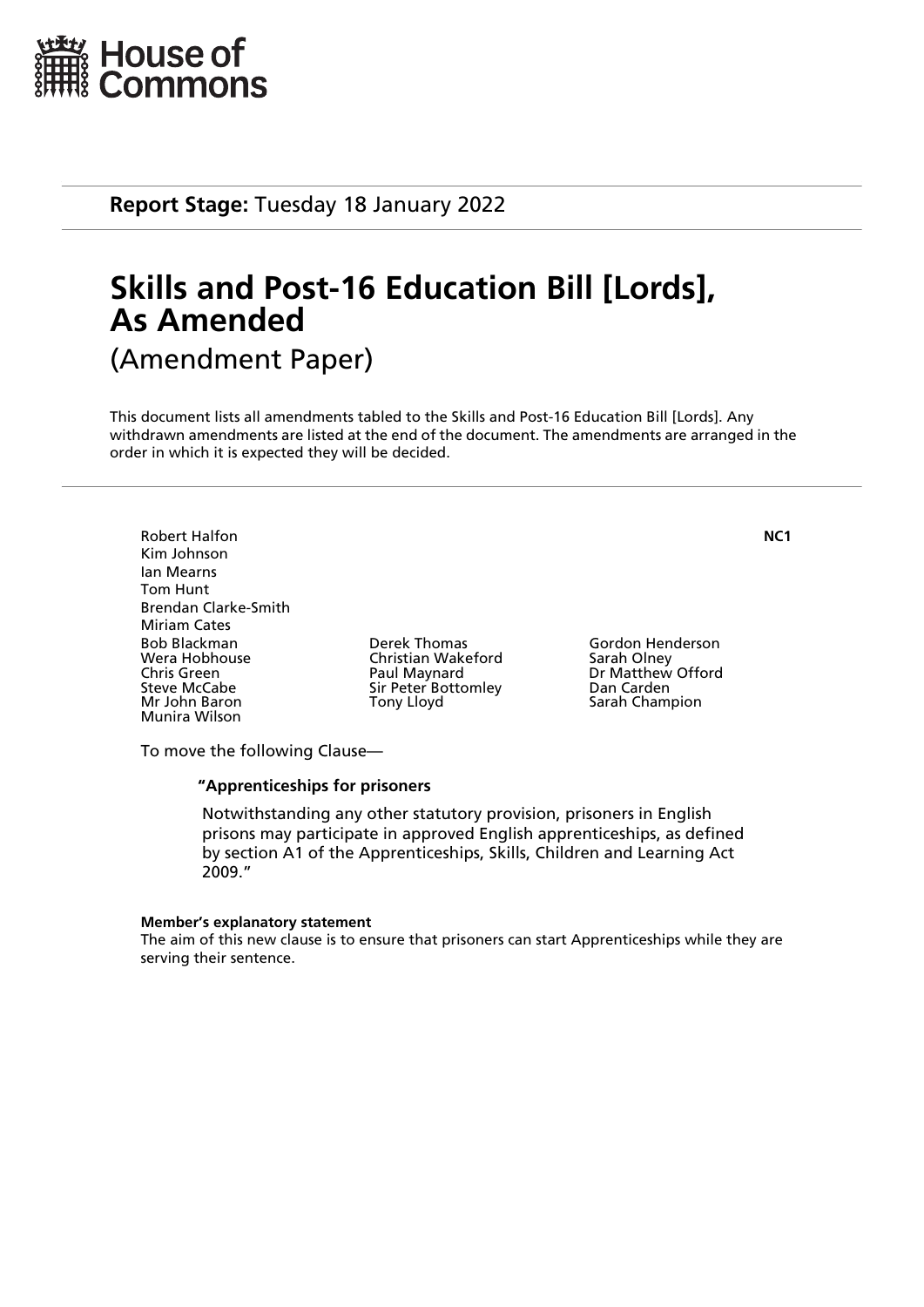| <b>Robert Halfon</b>                                                 |                                                   | NC2                                         |  |
|----------------------------------------------------------------------|---------------------------------------------------|---------------------------------------------|--|
| Peter Aldous                                                         |                                                   |                                             |  |
| <b>Bob Blackman</b>                                                  |                                                   |                                             |  |
| Derek Thomas                                                         |                                                   |                                             |  |
| Gordon Henderson                                                     |                                                   |                                             |  |
| Wera Hobhouse                                                        |                                                   |                                             |  |
| Christian Wakeford<br>Paul Maynard<br>Mr John Baron<br>Munira Wilson | Miriam Cates<br>Sir Peter Bottomley<br>Tony Lloyd | Sarah Olney<br>Dan Carden<br>Sarah Champion |  |

To move the following Clause—

#### **"Provision of opportunities for education and skills development**

- (1) Any person of any age has the right to free education on an approved course up to Level 3 supplied by an approved provider of further or technical education, if he or she has not already studied at that level.
- (2) Any approved provider must receive automatic in-year funding for any student covered by subsection (1), and supported by the Adult Education Budget, at a tariff rate set by the Secretary of State.
- (3) Any employer receiving apprenticeship funding must spend at least two thirds of that funding on people who begin apprenticeships at Levels 2 and 3 before the age of 25."

#### **Member's explanatory statement**

This new clause would provide for education and skills development up to a Level 3 qualification for any person of any age supplied by an approved provider if they have not already studied at that level.

| <b>Robert Halfon</b><br><b>Bob Blackman</b><br>Derek Thomas |                                                      |                                                  | NC3 |
|-------------------------------------------------------------|------------------------------------------------------|--------------------------------------------------|-----|
| Gordon Henderson                                            |                                                      |                                                  |     |
| Wera Hobhouse                                               |                                                      |                                                  |     |
| <b>Christian Wakeford</b>                                   |                                                      |                                                  |     |
| Peter Aldous<br><b>Chris Green</b><br>Dan Carden            | <b>Miriam Cates</b><br>Paul Maynard<br>Mr John Baron | Sarah Olney<br>Sir Peter Bottomley<br>Tony Lloyd |     |
| Sarah Champion                                              | Munira Wilson                                        |                                                  |     |

To move the following Clause—

# **"Amendments to section 42B of the Education Act 1997**

- (1) Section 42B of the Education Act 1997 is amended as follows.
- (2) After subsection (1) insert—

"(1A) In complying with subsection (1), the proprietor must give a representative range of education and training providers (including, where reasonably practicable, a university technical college) access to registered pupils on at least three occasions during each of the first, second and third key phase of their education."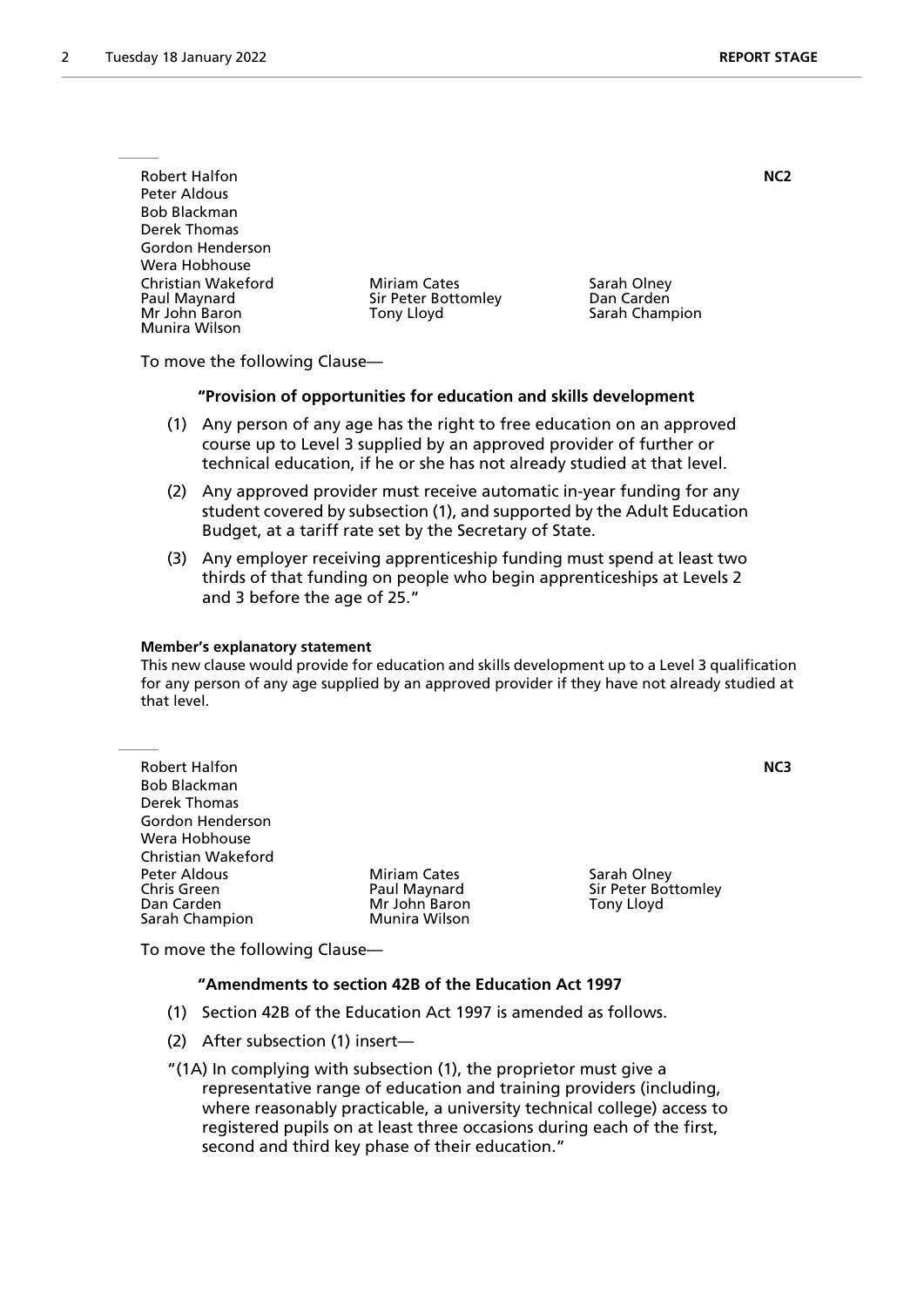(3) After subsection (2) insert—

"(2A) The proprietor of a school in England within subsection (2) must—

- (a) ensure that each registered pupil meets, during both the first and second key phase of their education, with a representative range of education and training providers to whom access is given, and
- (b) ask providers to whom access is given to provide information that includes the following—
	- (i) information about the provider and the approved technical education qualifications or apprenticeships that the provider offers,
	- (ii) information about the careers to which those technical education qualifications or apprenticeships might lead,
	- (iii) a description of what learning or training with the provider is like, and
	- (iv) responses to questions from the pupils about the provider or technical education qualifications and apprenticeships.
- (2B) Access given under subsection (1) must be for a reasonable period of time during the standard school day."
- (4) After subsection (5)(a), insert—
	- "(aa) a requirement to provide access to a representative range of education and training providers to include where practicable a university technical college;"
- (5) In subsection (5)(c), after "access" insert "and the times at which the access is to be given;"
- (6) After subsection (5)(c), insert
	- an explanation of how the proprietor proposes to comply with the obligations imposed under subsection (2A)."
- (7) After subsection (9), insert—

"(9A) For the purposes of this section—

- (a) the first key phase of a pupil's education is the period—
	- (i) beginning at the same time as the school year in which the majority of pupils in the pupil's class attain the age of 13, and
	- (ii) ending with 28 February in the following school year;
- (b) the second key phase of a pupil's education is the period—
	- (i) beginning at the same time as the school year in which the majority of pupils in the pupil's class attain the age of 15, and
	- (ii) ending with 28 February in the following school year;
- (c) the third key phase of a pupil's education is the period
	- beginning at the same time as the school year in which the majority of pupils in the pupil's class attain the age of 17, and
	- (ii) ending with 28 February in the following school year.""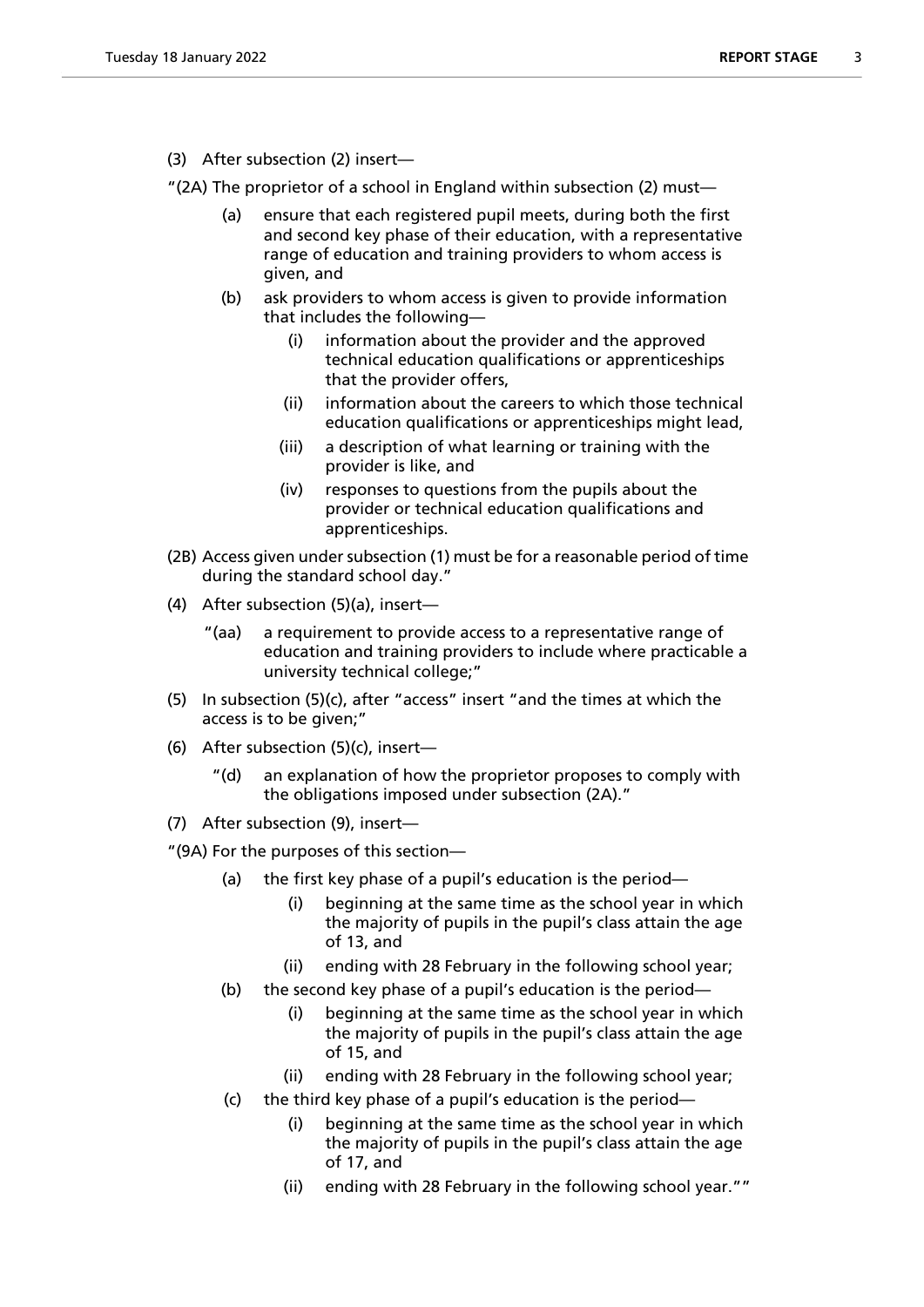#### **Member's explanatory statement**

This new clause is intended to replace Clause 14. This clause will ensure that section 2 of the Technical and Further Education Act 2017, commonly known as the Baker Clause, is legally enforceable.

Chris Skidmore **NC4**

To move the following Clause—

### **"Green Skills Strategy**

 The Secretary of State must, before the end of the period of 12 months beginning with the day on which this Act is passed, publish a Green Skills Strategy, setting out a plan to support people to attain the skills, capabilities or expertise through higher education, further education or technical education that directly contribute to, or indirectly support, the following—

- (a) compliance with the duty imposed by section 1 of the Climate Change Act 2008 (United Kingdom net zero emissions target),
- (b) adaptation to climate change, or
- (c) meeting other environmental goals (such as restoration or enhancement of the natural environment)."

#### **Member's explanatory statement**

This new clause would require the Secretary of State to publish a national green skills strategy which would set out a plan to support people to attain skills which will directly contribute to or indirectly support climate change and environmental goals.

Robert Halfon **1**

Page 17, line 28, leave out Clause 14

**Member's explanatory statement** This amendment is consequential on NC3.

# Order of the House

# **[15 November 2021]**

That the following provisions shall apply to the Skills and Post-16 Education Bill [Lords]:

#### **Committal**

1. The Bill shall be committed to a Public Bill Committee.